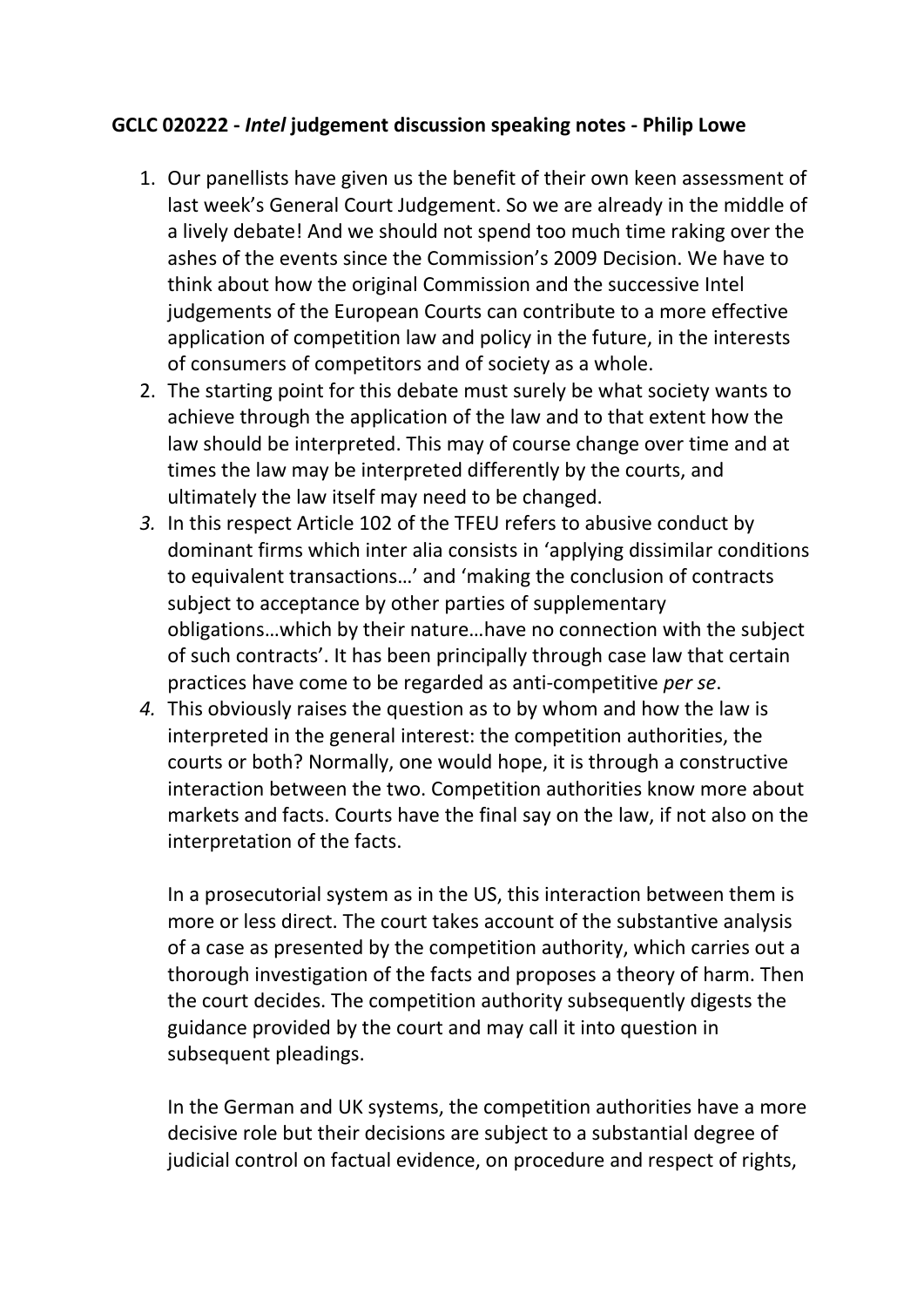and on the substantive analysis of the prevailing competitive situation on the market. So the Bundeskartellamt and the UK CMA can propose new and imaginative interpretations of the law but the courts which oversee them keep them in check. And when it is clear that the law needs to be changed, this can be done relatively quickly.

As far as European competition law is concerned, judicial control of the Commission‐ the European competition authority‐ has so far been restricted to points of law, to verification of facts, and to respect by the Commission of its own guidelines or guidance. (I leave aside for the moment control of the parameters of the AEC test!). The timelines for appeals are long, and the time needed for legislative changes is often even longer. As the Intel case shows, active young men and women can grow old before successive court judgements on the case come to an end! This means that in the interim, the responsibility placed on the shoulders of the Commission is that much heavier. It must continue to prosecute cases despite the legal uncertainties surrounding them. Yet as an administrative authority with not insubstantial resources at its disposal, its investigations have to reflect changing market realities and their impact of consumers and society. There will be new theories of harm to competition and consumers which need to be addressed.

- 5. I raise these issues of interaction between competition authorities and courts to put the Intel case into the context of the efforts to arrive at effective enforcement of EU competition law as well of its development in the interests of society as a whole, including protection of the rights of those impacted by the law..
- *6.* To achieve effective enforcement of competition law, you need to pursue cases against alleged offenders but you also need to deter companies from entering into conducts or structures which are, at least in most circumstance, can be shown to be anticompetitive. Clearly abuses which are designated in law as anticompetitive per se, or which establish a negative presumption, provide that degree of deterrence, whether or not, in specific cases, they are genuinely abusive.
- *7.* However there are conducts and structures which could be said to be in a 'grey' area (they could or could be regarded as anticompetitive) or in a 'green' category in the sense that they are unproblematic. In contrast to application of article 101 and of merger control law, where there are guidelines and a multitude of block exemptions, enforcement under article 102 before 2007 was never the subject of any effort to provide guidance to dominant firms as to whether they were acting lawfully,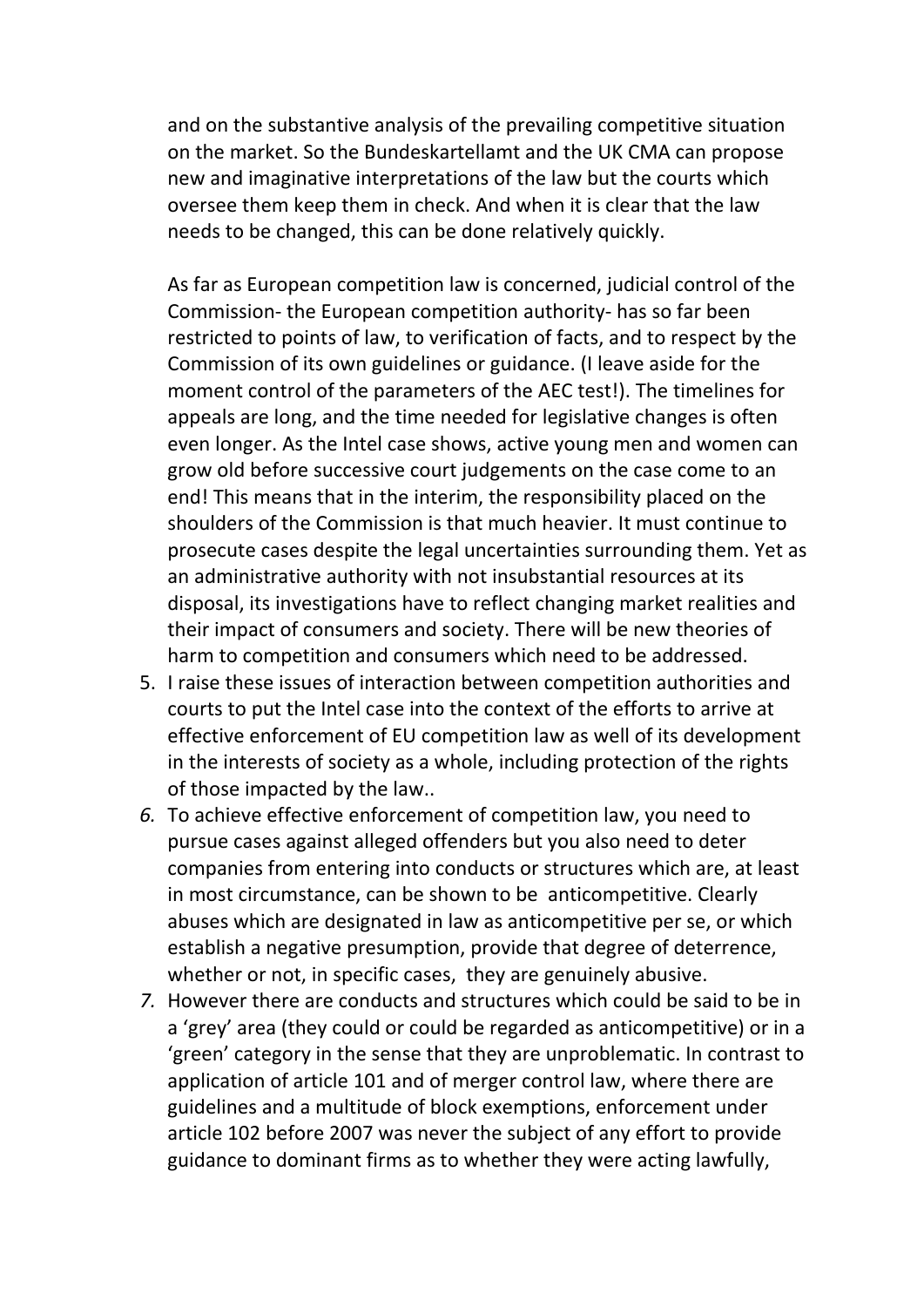questionably or unlawfully. This was despite the fact that the impact of a 102 decision on a company such as Microsoft in 2004 was substantial, not just in terms of the fine imposed on it, but also because of reputational damage‐ and arguably much more detrimental to it than an anticompetitive merger or agreement.

- *8.* It was in that context that we made the effort between 2005 and 2009 to provide some guidance to firms as to what conduct could be described as anti‐competitive under article 102. The investigation of Intel's conduct, and the preparation of the 2009 Commission decision against the company, was conducted in parallel to the policy discussion on guidelines or guidance on the application of article 102.
- *9.* There was considerable opposition to the idea of guidelines. They would restrict the discretionary power of the Commission. They infringed on the ultimate power of the courts to decide on how the law should be interpreted (despite the reality that under 101 and merger control, guidelines and block exemptions were totally accepted and despite the fact that Commission Guidelines were only binding on the Commission and on no one else). Finally, there were those who said that whatever texts were drafted, they would be too approximate to provide any clear guidance to companies.
- *10.*As a result of the debate around these issues, the draft Guidelines were turned into guidance and then into guidance only on the Commission's enforcement priorities. As a result too, the 2009 Intel Decision was based on two pillars: on the one hand a traditional 'by object' approach which was actively defended in court by the Commission, but on the other hand as a supplementary justification, ‐a toutes fins utiles‐ an analysis of the anticompetitive effects of Intel's conduct.
- *11.*The emphasis on effects in the 2009 Decision was undoubtedly a major step forward in acknowledging that the analysis of effects of an abuse was crucial where there was no longstanding empirical evidence that a conduct such as fidelity rebates was clearly anticompetitive in the sense that it was part of a strategy to foreclose the market to competitors. However it goes without saying that the analysis of effects of abuse normally weighs heavily on the resources of a competition authority. It certainly enhances rights of defence but restricts the capacity of the authority to pursue other cases. Consequently on the back of the ECJ and the latest General Court judgement, the Commission has an interest now and in the future in defining more explicitly what kind of restrictions are by definition anti‐competitive on the basis of substantial empirical evidence. And it will have to take into account of the fact that